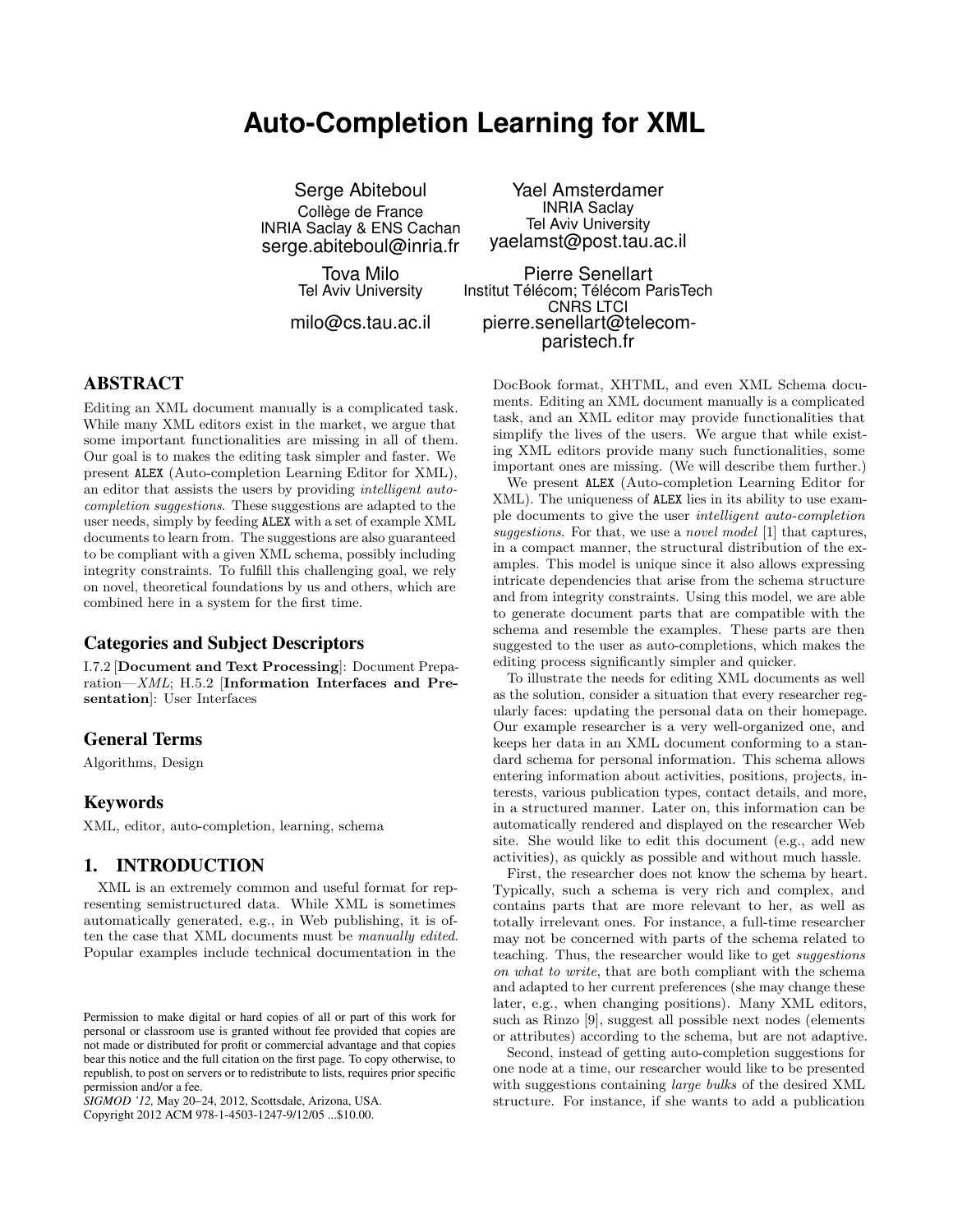in conference proceedings, she would like a suggestion for the entire structure of such publication, with the most useful fields (such as title, authors, etc.). Here, user preferences play an even more significant role: as the auto-completion suggestions get larger, the number of possible completions may sharply increase. Thus, we should not show all possible suggestions, but rather only the most relevant ones.

Last, the schema our researcher uses may contain integrity constraints, e.g.: all publication titles must be distinct. This greatly complicates matters, since many documents that adhere to the schema structure may not be valid w.r.t. the constraints. In this case, the editor must only suggest completions to valid documents. It must also alert on constraint violations, in case the user manually types in data.

ALEX has been designed to fulfill all the aforementioned user needs. Suppose our user has a set of examples for relevant documents. This set may include homepages of colleagues from her field, the previous version of her homepage, etc. ALEX can use this set to learn a probabilistic distribution over the different schema parts, based on their frequencies in the examples. Then, this distribution can be used to randomly generate and rank the possible completions that are valid w.r.t. the schema, also supporting integrity constraints. The solution we provide is generic, and works for any schema structure, as well as important types of integrity constraints encountered in practice. It is also highly adaptive, since the user can change the editor behavior simply by adding or removing document examples. There are several technical challenges in designing and implementing such a solution. In particular, those challenges include: (i) learning a model that is compact, and describes the structural distribution in the examples (this is different from a standard data mining task, because of the need to support the intricate schema structure and integrity constraints); and (ii) using the model that has been learned to generate auto-completions relevant to the particular user needs. For that, we rely on solid theoretical foundations, developed by us and others [\[1,](#page-3-0) [2,](#page-3-2) [6\]](#page-3-3). The algorithms we use from these works are computationally non-trivial, and in particular the algorithm of [\[6\]](#page-3-3) solves an NP-hard problem. We show that, in practice, using optimizations makes these algorithms feasible. In addition, the combined use of these algorithms, which we do for the first time, requires additional non-trivial adaptations.

We used the homepage example to explain the requirements from an XML editor and mention challenges. Autocompletion is more generally useful in a number of editing tasks. It is often the case, e.g., for DocBook, that the schema includes a large number of options, and that only a fragment of them are used in a given document. Also, schema languages such as XML Schema (hereafter referred to as XSD) support the use of integrity constraints, and thus a generic editor needs to take them into account as ALEX does.

*Demonstration Scenario.* Our demonstration will show the usefulness of ALEX for the task of creating a personal homepage. At the end of the demonstration, the participants will be able to "take home" a personalized homepage they created, in both XML and HTML formats. We use a general schema for the data, inspired by the FOAF format for personal details [\[4\]](#page-3-4). We collected from the Web several sets of example documents complying with this schema, containing real data about computer scientists.

We will demonstrate the use of ALEX for users with different

profiles, choosing different sets of examples to feed into the system. To demonstrate the adaptivity of ALEX, we will play the roles of these users first, and then invite participants to experiment with the system. They will be able to freely choose examples for homepages. Then, they will provide those examples as input for ALEX, and use it to create XML documents with the data for their homepage. We will see what suggestions ALEX makes for each choice of examples, and demonstrate its effectiveness.

#### 2. TECHNICAL BACKGROUND

In this section, we overview the theoretical model we use as a basis for the auto-completion. Given a set of example documents, we can learn a model that expresses the structural distribution in these examples, i.e., how frequently different schema parts are used. The model can then be used to generate random XML documents, according to the learned distribution, that are expected to resemble the examples. We adapt it to *generate XML parts* that can be plugged at a certain point of a given document – i.e., auto-completion suggestions. Finally, instead of generating randomly, we can deterministically generate the most likely completions, using a top- $k$  algorithm. For further details, see [\[1,](#page-3-0) [2,](#page-3-2) [6\]](#page-3-3).

*The model.* Let us start with briefly explaining the model for XML schemas (without constraints), which forms the basis for our model. In XSD, the possibilities for the children of a node are defined by a regular expression. For instance, we can state that for each a-labeled node, the sequence of labels of its children (from left to right) is in the regular language a ∗ bc<sup>∗</sup> . Instead of a regular expression, in our model we associate each node label with a deterministic finite automaton (DFA). An XML document is then modeled as a finite, labeled and ordered tree. We say that a document adheres to the schema if for every node, the sequence of its children's labels is accepted by the relevant DFA.

This schema model suggests an intuitive (nondeterministic) XML generator: start with a single node bearing the root label. Then choose an accepting run of its DFA. According to the word accepted by this run,  $a_1 \ldots a_n$ , generate *n* children for the node, bearing the labels  $a_1 \ldots a_n$ , and so on. To turn this into a probabilistic generator, we assign to each transition a probability, t-prob. These are the probabilities of the transitions to be selected in the course of generation. The choice of *t-probs* is important, since we want the model to reflect the distribution of the examples. We use the algorithm of [\[1\]](#page-3-0) for learning probabilities that maximize the likelihood of generating the example set. In a nutshell, this algorithm uses the schema to verify the example documents, and counts how many times each automaton transition was chosen. Then, the t-prob of each transition is the likelihood of choosing it according to the examples.

The generator defined here only generates the node structure but not data values. We use a method inspired by [\[1\]](#page-3-0) for data value generation.

*Auto-completion under integrity constraints.* Real applications often involve some semantic constraints. We want to generate only auto-completions that lead to documents that are valid with respect to these constraints. Let a and b be some leaf labels. We consider here three kinds of global constraints on data values, which are also expressible in schema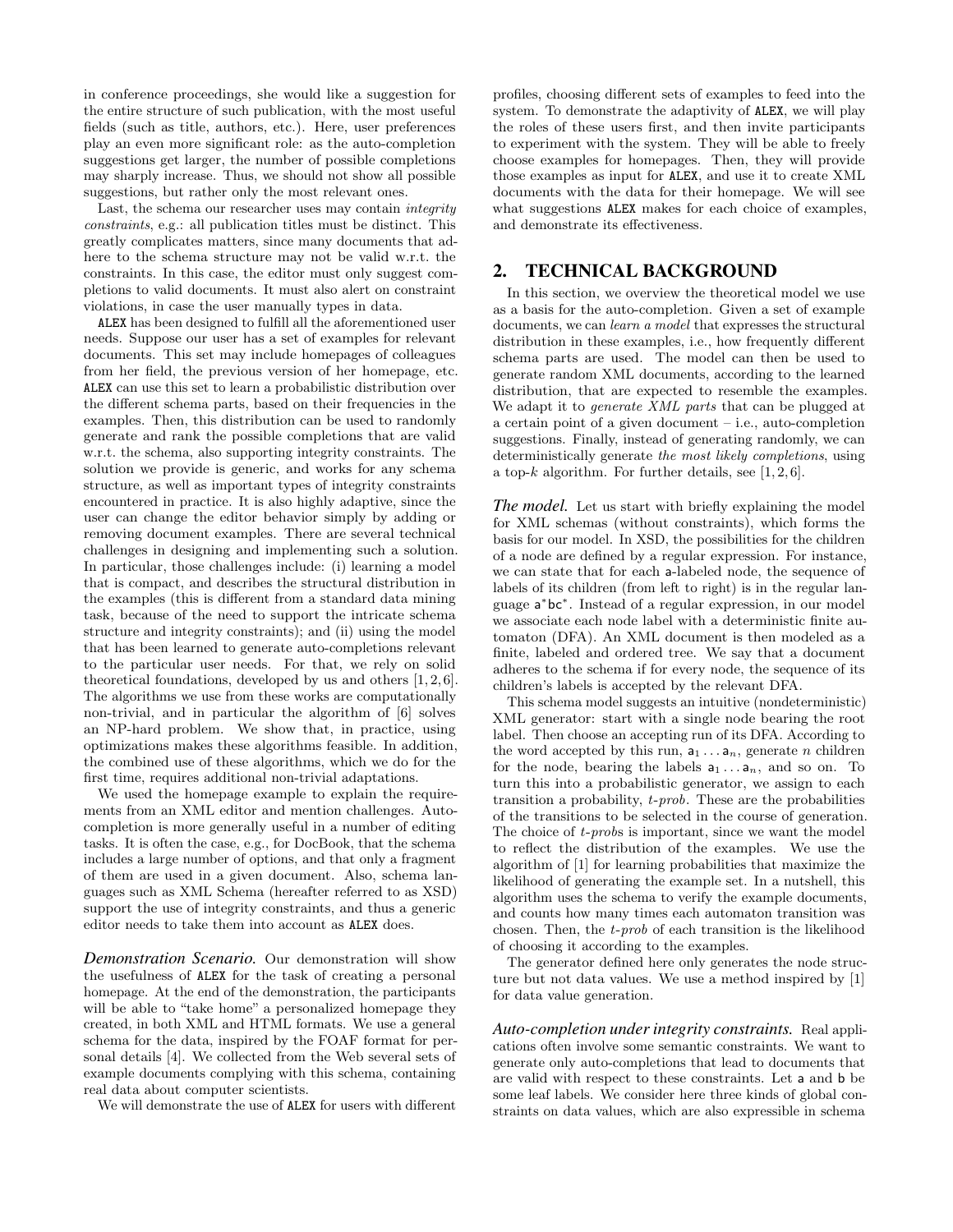languages, e.g., DTD or XSD: key constraints, imposing that all the values of a-labeled leafs are unique; inclusion constraints, imposing that for every value of a a-labeled leaf, some b-labeled leaf has the same value; and domain constraints, imposing that the values of a-labeled leaves are from some domain dom(a).

Allowing the use of such constraints increases the expressiveness of the schema, but poses a new difficulty: some document skeletons that adhere to the schema, may have no assignment of values that is valid w.r.t. the constraints. To avoid generating such invalid skeletons, we show in [\[1\]](#page-3-0), based on the results of [\[6\]](#page-3-3), that a binary continuation-test can be used on each transition chosen during the generation process. The continuation-test returns true iff a transition does not lead to a "dead end". This continuation-test is proved to be NP-complete, but when the schema is small relatively to the documents, the test is still feasible.

An adaptation is also required for the tuning of *t-probs* in the presence of constraints, as explained in [\[1\]](#page-3-0).

*Finding completions in a specific point of the document.* The model previously described can be used to generate an initial structure, when the user creates a new XML document. However, to allow full editing capabilities, we want to support generating document parts that can be plugged in a specific point of the document, according to user requests. Given as input the document, and a specific point in it, we first need to perform a reachability test, to see if there exists a non-empty sub-tree that can fit at this point. Then we start generating a sub-tree from the given point, but alter the continuation-test to make sure that the suffix of the original tree is eventually generated. This alteration is a novel adaptation of the original algorithm, which we created especially for the task of XML editing.

*Finding the best completions.* There may be unboundedly many completions for a certain document at a certain point. We can generate random completions, but we may also be interested in finding the most likely completions. For that, we use the top- $k$  search algorithm from [\[2\]](#page-3-2) that is based on the A<sup>∗</sup> search algorithm.

*Related work.* As mentioned above, we use results from three papers  $[1, 2, 6]$  $[1, 2, 6]$  $[1, 2, 6]$ , that provide the main theoretical background for the present demonstration. XML generation, which we implement here, was studied in different contexts (see, e.g.,  $[3, 5]$  $[3, 5]$ ). We found our model from  $[1]$  convenient in the context of an XML editor, since it is automatically adapted to a set of examples. Among the various models that have been proposed for probabilistic XML and schemas, we believe our model is best suited for the task at hand because it allows generating all documents satisfying a given schema, and it supports the most standard integrity constraints.

As mentioned in the intro, ALEX provides unique features that, to the best of our knowledge, cannot be found in other editors. In contrast, other editors may provide different features: graphical representation of XML documents, debugging for certain types of XML languages, etc. Introducing such features in ALEX suggest interesting research directions.

Finally, auto-completion is widely used in different contexts, e.g., prediction of natural-language user input [\[8\]](#page-3-7), and query auto-completion [\[7\]](#page-3-8). However, auto-completion in our context of XML editing faces new challenges, from learn-



<span id="page-2-0"></span>Figure 1: System Diagram

ing from the complex structure of example documents, to resolving violations in the case of integrity constraints.

#### 3. SYSTEM OVERVIEW

ALEX is written in Java, and is based on Rinzo [\[9\]](#page-3-1), an open-source XML editor plugin for the Eclipse IDE. We next provide an overview of the main system components. These components are also shown in Figure [1.](#page-2-0)

Corpus Loader. This component gets as input an XSD file and a set of example XML files satisfying the schema. It then uses an algorithm based on [\[1,](#page-3-0) [6\]](#page-3-3) to learn a probabilistic generator that maximizes the likelihood of the examples.

Continuation-Test. This component is essentially the implementation of the continuation-test of [\[1\]](#page-3-0), described in the previous section. It gets as input the schema tree automaton and constraints, a prefix and possibly a suffix of an XML document, and the choice of next transition. The result is Boolean; it is yes if there is a continuation for this particular next transition. The algorithm has been adapted to provide results as fast as possible for our demo scenario.

Completion Finder. This component gets requests for auto-completion in the form of XML document prefix and suffix. It has two modes, according to whether the prefix and suffix are empty (new documents) or not. In the first mode, k random document skeletons are generated, and the user may choose from them. In its second mode, the completion finder seeks the  $top-k$  sub-trees to plug-in between the prefix and suffix. In both modes the calls are made to the continuation-test component, to avoid reaching a dead end.

Editor User Interface. The UI of ALEX is based on an existing XML editor (the Rinzo Eclipse plugin) and thus is very intuitive and user-friendly. Via this interface the user may choose inputs to the corpus loader, to customize the auto-completion suggestions. He may then create a new XML file or choose to edit an existing one. During the editing process the user can ask for auto-completion suggestions from the completion finder in certain points of the document (according to the cursor location). A warning is displayed whenever the document violates the schema.

### 4. DEMONSTRATION

For the demonstration, we chose the editing task of the introduction example: updating a researcher's homepage. We will show the usefulness of ALEX for editing an XML document containing such data and, as already mentioned, at the end of the demonstration participants will be invited to create personalized homepages. Figure [2](#page-3-9) shows a screenshot